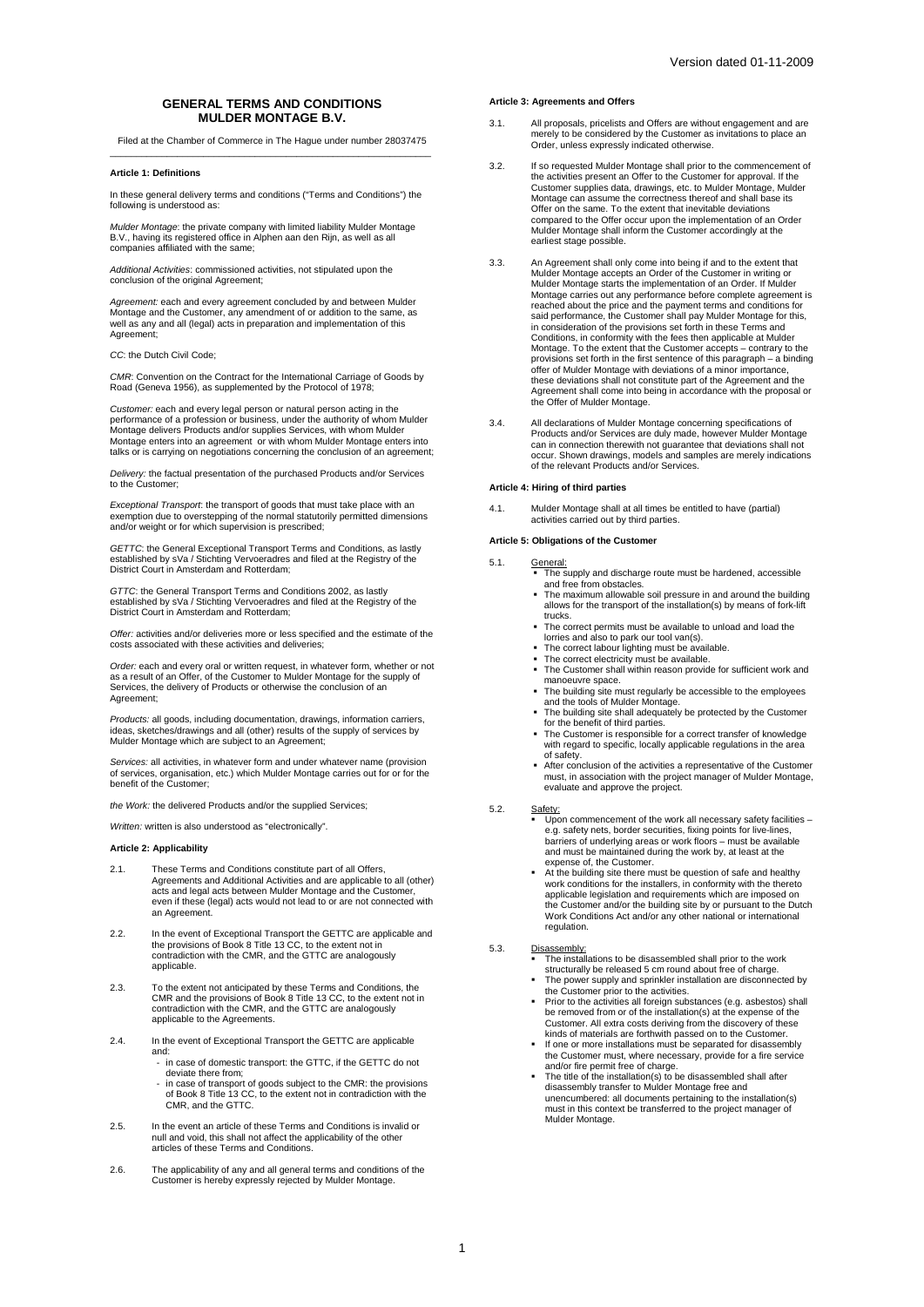- 5.4. Assembly, completion and commissioning:
	- The dimensions of the installation(s) to be assembled and the compartments must correspond with each other.
	- The Customer provides for all materials required for assembly free of charge, e.g. retainer plates, rubber support pads, support plates.
	- If one or more installations must be delivered in a separated manner Mulder Montage shall merely connect the key points of the chassis of the installation.
	- All components of the installation that must be disassembled in order to connect the installation shall after written request of the Customer be replaced by Mulder Montage against extra costs
	- (on an hourly basis). If the assembled installation(s) must be gauged and/or levelled a non-discussable meter level and width must be indicated by the Customer at a distance of at least 1 metre of both the head and
	- the tail of the installation. The Customer must at the foot of the installation(s) to be assembled reserve (have reserved) sufficient room for the placing of material boxes.
	- The Customer is responsible for a complete and timely delivery and a correct fitting of all required components in order to accomplish a high-quality completion of the installation(s).

#### 5.5. Railway/subway:

- **During activities on or along the railway all immediately** surrounding tracks must be decommissioned free of charge.
- During activities on or along the railway the railway closure on which the activities are carried out must be rendered powerless free of charge.
- During activities on or along the railway the railway or subway<br>operator shall render a safety person available free of charge.<br>• The railway or subway operator shall for the benefit of the<br>transport of the tools render
- wagon(s) available free of charge.
- The railway or subway operator shall for the benefit of the transhipment of the installation(s) and tools render Mulder Montage the use of a transhipment station in the vicinity of the building site available.

## 5.6.

- Implementation of the work<br>■ The Customer ensures that all permits, exemptions and other decrees which are required to implement the work have timely been obtained.
- The Customer enables the installers of Mulder Montage to start with their activities immediately after arrival at the building site.
- The Customer ensures that the activities can be carried out during the normal working hours. Only if Mulder Montage timely communicated to the Customer that it is required in connection with the progress of the work to fix the time of the start or the end of the activities outside the normal working hours might Mulder
- Montage deviate from this. The access roads to the building site or the location where the goods must be delivered must be suitable for transport by means of vehicles of Mulder Montage or third parties by or on behalf of the same
- 
- The building site must be suitable for assembly. At the expense of the Customer containers must be rendered available to Mulder Montage for the separate disposal of waste material.
- Pure and sufficiently visible control and reference measurements
- must be placed at sufficient locations in the building. Sufficient housing or other facilities, e.g. sanitary facilities, must be available at the building site for the personnel of Mulder Montage and all other persons that might be employed by Mulder Montage, all to the satisfaction of Mulder Montage and in
- accordance with the Dutch Work Conditions Act. If Mulder Montage, despite the precautionary measures specified in paragraph 2, is yet addressed on account of a violation of the rules the Customer shall indemnify Mulder Montage against the damages/costs deriving there from, such expressly including costs deriving from possible sanctions and/or instructions by, for example, the Dutch Labour Inspectorate.

# **Article 6: Prices**

- 6.1. All prices of Mulder Montage are expressed in EUR and excluding turnover tax and possible forwarding, transport and postage charges and are based on an uninterrupted assembly, all unless otherwise indicated in writing. Unless expressly otherwise agreed upon in writing, the costs associated with import and export duties, travelling and accommodation expenses within the framework of the supply of Services as well as all (other) duties or taxes imposed or levied in connection with any performance shall separately be charged to the **Customer**
- **6.2.** Each and every change in the factors affecting the price and the extra costs specified in the previous paragraph of Mulder Montage, including purchase prices, currency exchange rates, import and export duties and other duties, insurance fees, freight fees and other duties or taxes payable upon import or export can be passed on to the Customer by Mulder Montage.

# **Article 7: Payment**

- 7.1. Payment must, without prejudice to the provisions set forth in the following paragraphs, take place within the time limit specified in the<br>invoice and failing this kind of time limit within 30 days after the date<br>of the invoice. As payment location the parties designate the registered office of Mulder Montage.
- 7.2. All amounts invoiced to the Customer shall be paid without compensation, settlement and/or right of suspension.
- 7.3. The Customer shall not be entitled to suspend any of its payment obligations vis-à-vis Mulder Montage. If, at the discretion of Mulder Montage, terms are present for this Mulder Montage shall at all times be entitled to claim that the Customer provides sound security for the payment. Failing the provision of this kind of security Mulder Montage shall be entitled to suspend the Delivery and/or the activities, even if Delivery and/or activities have been stipulated on call or to dissolve the Agreement without judicial intervention and, where necessary, claim compensation for damages. The price of that which has already been delivered/carried out shall then immediately be due and payable.
- 7.4. Each and every Agreement concluded with Mulder Montage is concluded under the resolutive condition that the Customer shall appear sufficiently creditworthy, such exclusively at the discretion of Mulder Montage. The Customer allows that Mulder Montage requests, where necessary, this kind of information concerning the Customer, among other things from the Nederlandse Crediet Maatschappij ("*Dutch Credit Society*", NCM).
- 7.5. The Customer who does not or not completely pay within the imposed time limit shall, without any demand or notice of default being required, be in default and shall hence be held to pay interest over the claimable amount, as determined in the following paragraph.
- 7.6. The Customer shall, without any notice of default being required, be held to pay the legal commercial interest then applicable in the Netherlands over all amounts that have not been paid at the latest on the last day of the payment term, calculated as from said date. Each time after expiry of the month the amount over which the interest is calculated shall be increased by the interest payable over that month.
- 7.7. All costs associated with the collection of an unpaid invoice, both the judicial and the extrajudicial costs (including those for the establishment of the damages and liability), are at the expense of the Customer. These costs are set at 15% of the principal amount with a minimum of € 250.00. If Mulder Montage demonstrates to have incurred higher costs, which were within reason required, the Customer shall also be held to compensate these.

# **Article 8: Delivery times**

- 8.1. Forthwith after receipt of the Order of the Customer Mulder Montage shall supply the Services and/or deliver the Products or render the same available respectively start with the implementation of activities and/or Services, exclusively to the extent that the ordered Product is in stock and commencement of the activities and/or Services is possible.
- 8.2. The delivery times indicated by Mulder Montage are only approximate. Unless expressly otherwise agreed upon in writing, Mulder Montage shall not accept any guarantee with regard to the stipulated delivery times and untimely delivery shall not entitle the Customer to compensation for damages, dissolution of the Agreement or noncompliance with any obligation vis-à-vis Mulder Montage.

#### **Article 9: Delivery and risk**

- 9.1. All deliveries are deemed to have taken place there where Mulder Montage holds its registered office, unless expressly otherwise<br>agreed upon in writing. The delivery takes place FCA in conformity<br>with the Incoterms 2000 where the Customer shall provide for the loading of the Products in the transport means.
- 9.2. The risk of the Products transfers to the Customer at the moment of the completion of the Products and the written notification thereof has been sent to the Customer by Mulder Montage. The delivery takes place FCA in conformity with the Incoterms 2000 where the Customer shall provide for the loading of the Products in the transport means.
- 9.3. Should the Customer not or untimely take receipt of the Products, for an invalid reason at least on account of a cause within the scope of control of the Customer, Mulder Montage shall be entitled to store the Products at the expense and risk of the Customer. After storage the Customer must within one month enable Mulder Montage to yet deliver or the Customer must pick up the Products. All unless Mulder Montage expressly imposed another time limit in writing or the parties have in mutual consultation agreed upon another time limit.
- 9.4. If, either at the request of the Customer or in pursuance of the provisions set forth in paragraph 3 of this article, the Products are stored this shall take place at the expense and risk of the Customer. The Customer must provide for sound insurance of the stored **Products**
- 9.5. If the Customer, even after expiry of the time limit specified in paragraph 3 of this article, still fails to comply with its obligations the Customer shall automatically be in default and Mulder Montage shall be entitled to, either in whole or in part, dissolve the Agreement in writing and with immediate effect, without prior or further notice of default, without judicial intervention and without being held to compensate damages, costs and interest. Mulder Montage shall then be entitled to sell the Products to a third party. The Customer shall remain liable for the purchase price, increased by interest and costs by way of compensation for damages.
- 9.6. The Customer must take all necessary measures, at the discretion of Mulder Montage, in order that it is able for the latter to comply with its obligations in connection with the delivery of the Products and/or the supply of the Services.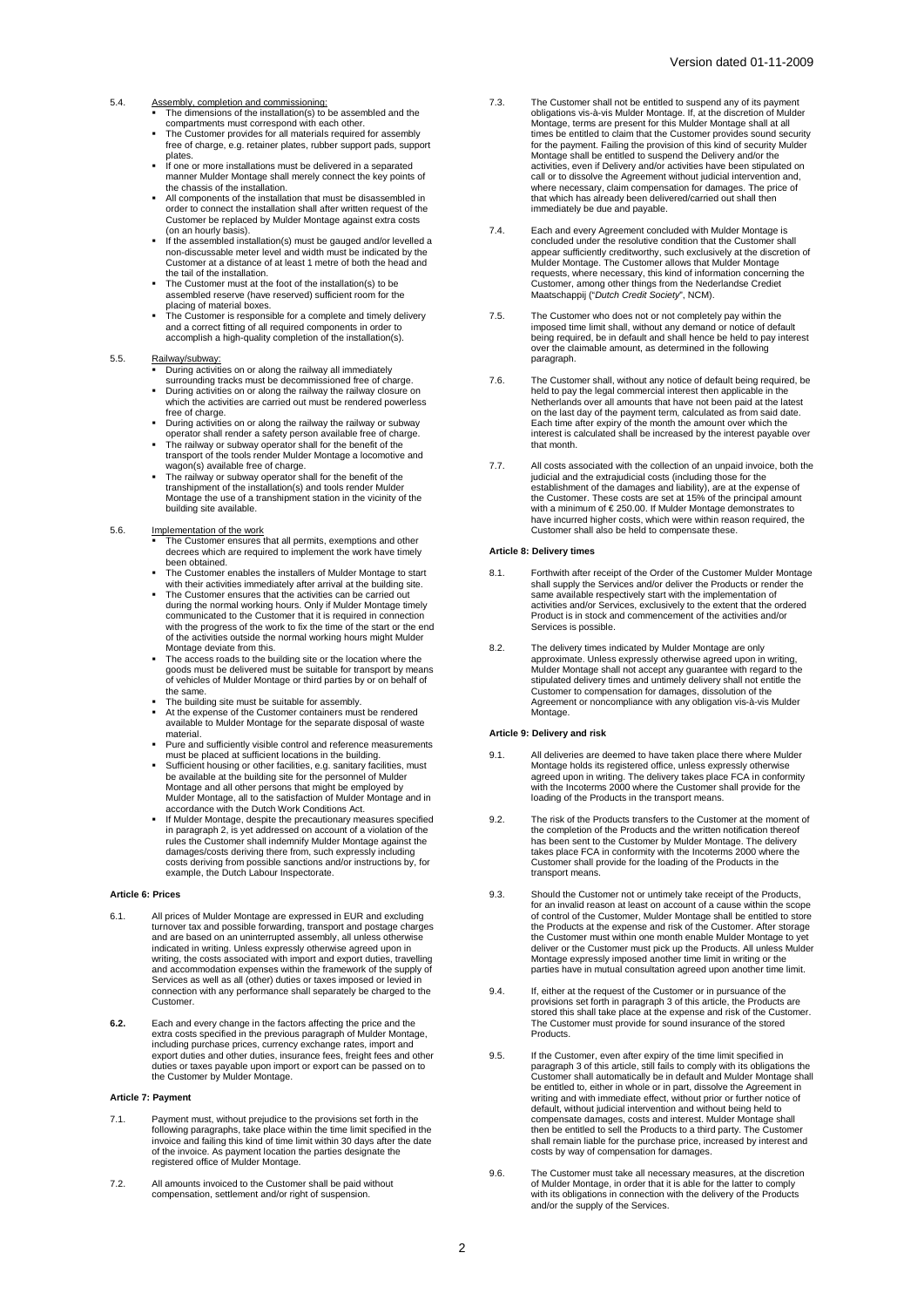# **Article 10: Progress, implementation of the agreement**

- 10.1. Mulder Montage cannot be held to start with the implementation of the activities within the framework of the stipulated commission and/or the delivery of the Products other than after all thereto required data are in its possession and the possibly stipulated (advance) payment has been received. In the event of thus occurring delays, the indicated delivery times shall be revised proportionately.
- 10.2. If the activities or the Delivery cannot take place regularly or not without interruption due to causes beyond the control of Mulder Montage, Mulder Montage shall be entitled to charge the costs deriving there from to the Customer. Extra hours and waiting hours of the personnel used by Mulder Montage shall be settled according to the hourly wages and surcharges established by Mulder Montage. Hours resulting from the failure of power facilities as a result of causes that cannot be attributed to Mulder Montage shall be at the expense of the Customer. Moreover, Mulder Montage reserves the right to deliver and invoice the at that time completed part.
- 10.3. If it becomes apparent during the implementation of the Agreement that it cannot be implemented, as a result of either circumstances unknown to and/or unanticipated by Mulder Montage or force majeure, Mulder Montage shall consult with the Customer about a revision of the Agreement such that the implementation of the Agreement shall be feasible. In this context Mulder Montage shall inform the Customer about the possible consequences which a revision shall have on the stipulated fee and/or the stipulated delivery times. All, except if the implementation of the Agreement shall never be possible as a result of the unknown and/or unanticipated circumstances or force majeure. Mulder Montage shall then be entitled to complete compensation for the activities and/or deliveries already carried out by Mulder Montage.

#### **Article 11: Delivery and approval**

- 11.1. Mulder Montage shall notify the completion of the Work or a part thereof to the Customer either orally or in writing, after which the Customer shall be held to conduct a survey, which is understood to comprise the visual inspection of the whole Work or a part thereof by the Customer, within two working days after said notification.
- 11.2. If the Customer fails to conduct this survey, or if it is not conducted within the time limit specified in paragraph 1, repair of defects detected at a later stage, which could have been detected during this visual inspection, can no longer be claimed.
- 11.3. The Work shall be deemed to have been delivered when:
	- a. the Customer approved the Work; b. the Work has been commissioned by the Customer. If the Customer commissions a part of the Work then this part is deemed to have been delivered;
	- c. Mulder Montage notified the Customer in writing that the Work has been completed and the Customer did not communicate in writing as to whether the Work is approved or not within 14 days after the notification;
	- d. the Customer does not approve the Work on the basis of minor defects or missing parts that can be repaired or delivered within 30 days and which do not prevent commissioning of the Work.
- 11.4. If the Customer does not approve the Work it shall be obliged to communicate this to Mulder Montage in writing stating reasons. Moreover, it shall give Mulder Montage the opportunity to again deliver the rejected parts of the Work. The provisions of this article are then again equally applicable.

# **Article 12: Force majeure**

- 12.1. If Mulder Montage cannot comply with its obligations vis-à-vis the Customer as a result of a non-attributable shortcoming ("force majeure") these obligations shall be suspended for the duration of the situation of force majeure.
- 12.2. If the situation of force majeure is permanent, or has lasted for six months, both parties shall be entitled to, either in whole or in part, dissolve the Agreement in writing for that part of the Agreement that has not been complied with, without the Customer being entitled to any compensation for damages.
- 12.3. Force majeure on the part of Mulder Montage is understood as any circumstance beyond the control of Mulder Montage as a result of which the compliance with (the relevant part of) its obligations vis-à-vis the Customer is prevented, delayed or rendered impossible or as a result of which the compliance with these obligations can within reason not be requested of Mulder Montage, including among other things strikes at third parties and among the personnel of Mulder Montage, work disruptions, changes in work schedules, roadblocks, import or trade restrictions, lockout, fire, machinery breakdown,<br>earthquake, and other business interruptions as well as theft, loss of<br>tools, loss of materials to be processed and late delivery by suppliers of Mulder Montage.

#### **Article 13: Reservation of title**

- 13.1. The title of the Products shall only transfer to the Customer, notwithstanding the factual delivery, after the same has paid all that which it is or shall be held to pay Mulder Montage in connection with Products delivered or to be delivered pursuant to an agreement.
- 13.2. Any and all amount received from the Customer shall first extend to payment of the claims of Mulder Montage vis-à-vis the Customer with regard to that in respect of which Mulder Montage stipulated a reservation of title in paragraph 1. Then any and all amount received

from the Customer shall first extend to payment of all possibly payable interest and costs within the meaning of the Agreement or Offer and/or these Terms and Conditions.

- 13.3. Before the title of the Products transfers to the Customer, the Customer shall not be authorised to make the Products available to third parties, pledge the same to third parties or otherwise encumber the same for the benefit of third parties.
- 13.4. As long as the title of the Products is vested in Mulder Montage the Customer shall inform its buyers that the Products can only be delivered and the title thereof can only be transferred to these buyers at the moment that the Customer fully complied with its obligations vis-à-vis Mulder Montage.
- 13.5. The Customer is held to store the Products delivered under reservation of title with due care and recognisable as property of Mulder Montage, and to insure the same against risks like fire, explosion, damage and theft. On demand of Mulder Montage the Customer shall in this context assign all rights vis-à-vis the concerned insurers to Mulder Montage.
- 13.6. If and as long as Mulder Montage is the owner of the Products the Customer shall forthwith inform Mulder Montage in writing if any part of the Products is lost, damaged or if the Products are sequestrated and/or a claim is otherwise made on (any part of) the Products.<br>Moreover, on demand of Mulder Montage the Customer shall inform<br>Mulder Montage where the Products, of which the title is vested in<br>Mulder Montage, are located

# **Article 14: Intellectual property**

- 14.1. Mulder Montage reserves the rights and authorities attributed to the same pursuant to the Dutch Copyrights Act.
- 14.2. All documents supplied by Mulder Montage, e.g. reports., advices, designs, sketches, drawings, software, etc., as well as the rights vested thereon shall remain the property of Mulder Montage, regardless of the fact used by the Customer and cannot be duplicated, disclosed or brought to the knowledge of third parties without the prior approval of Mulder Montage.
- 14.3. Mulder Montage also reserves the right to use knowledge gained during the implementation of the activities for other purposes, to the extent that confidential information is not disclosed to third parties.

## **Article 15: Complaints and return shipments**

- 15.1. The Customer is obliged to immediately upon receipt of the Products proceed with an inspection thereof. Possible visible defects, errors, imperfections, faults and/or deviations must be noted on the accompanying note and must forthwith, yet not later than within two working days, be reported to Mulder Montage.
- 15.2. Other complaints must be reported to Mulder Montage immediately after discovery by registered post. All consequences of not immediately reporting are at the risk of the Customer. The complaints must in any case be reported to Mulder Montage within one year after Delivery.
- 15.3. If the aforementioned complaints are not reported to Mulder Montage within the aforementioned time limits, the Products shall be deemed to have been received in a good state.
- 15.4. After the discovery of any defect the Customer shall be obliged to forthwith discontinue the use, processing or installation of the relevant Products.
- 15.5. Complaints shall not suspend the payment obligation of the Customer.
- 15.6. The Customer shall lend every cooperation desired by Mulder Montage to examination of the complaint, among other things by giving Mulder Montage the opportunity to conduct (have conducted) an examination concerning the circumstances of use, processing or installation. If a return shipment appears to be necessary for the examination of the complaint or if Mulder Montage is given the opportunity to examine the complaint on the spot this shall only take place at the risk and expense of Mulder Montage if the latter expressly agreed with this in writing in advance.
- 15.7. If the Products have changed nature and/or composition after delivery, have wholly or partly been processed or damaged any and all right to complain shall expire. The Customer shall moreover neither be entitled to complain with regard to Products of which Mulder Montage cannot examine the complaint. In addition, the Customer cannot lodge a complaint vis-à-vis Mulder Montage with regard to defects of Products as long as the Customer did not comply with any of its obligations vis-à-vis Mulder Montage.
- 15.8. The Customer is not free to return the Products, unless Mulder Montage expressly agreed with the same in writing.
- 15.9. In the event of rightful complaints the damages shall be settled in pursuance of the provisions set forth in article 16 of these Terms and Conditions.

#### **Article 16: Liability and warranty**

16.1. Mulder Montage discharges its task as can be expected of a company in its line of business, yet does not accept any liability for damages incurred by the Customer, including loss of dependency and bodily harm, consequential damages, trading losses, lost profit